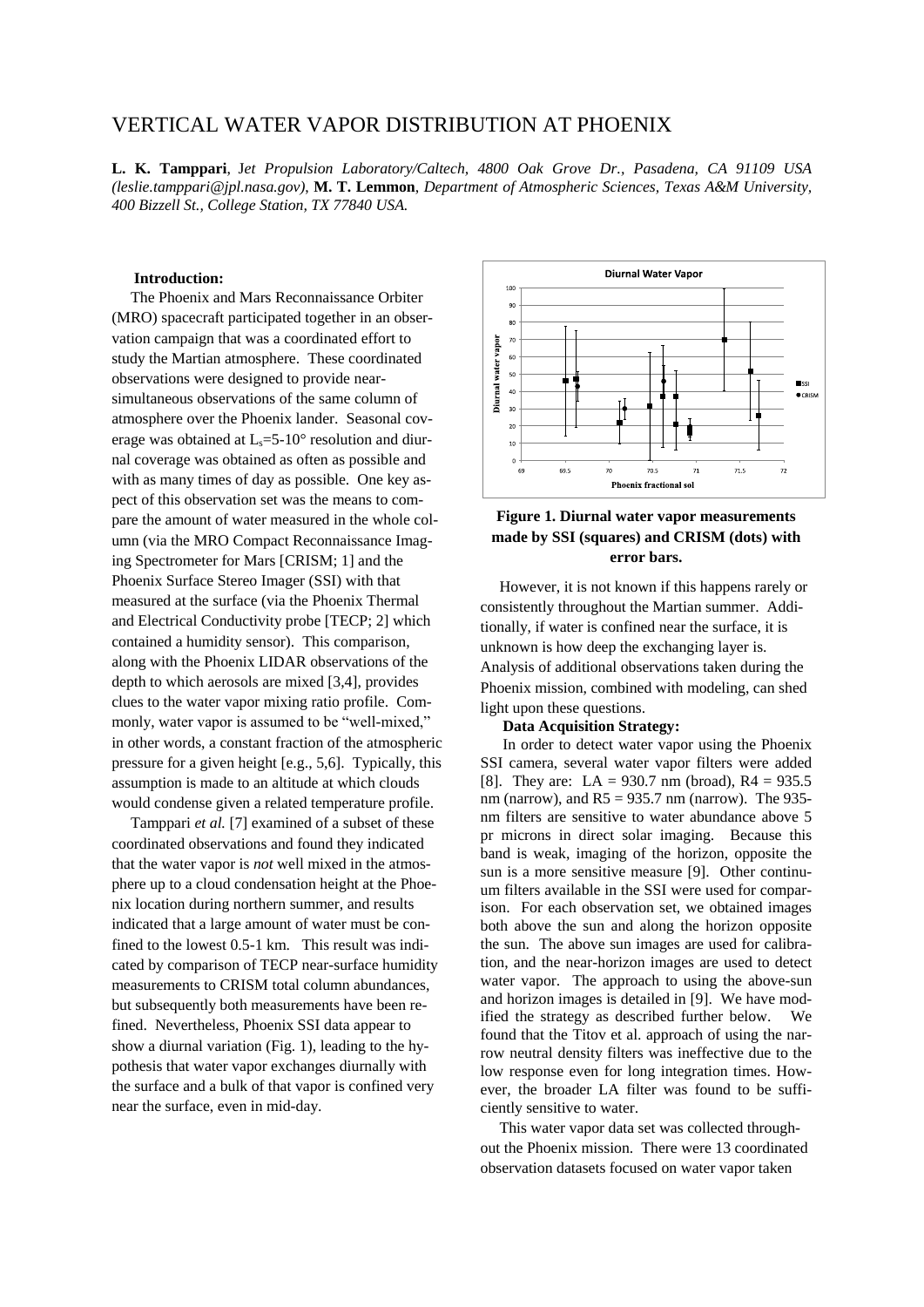over the course of the Phoenix mission, spanning  $L_s = 83-140^\circ$ . Not all opportunities afforded full diurnal coverage, due to spacecraft constraints. Some opportunities included only a few observations, but others afforded 6 throughout the diurnal cycle.

#### **Data Analysis:**

We have focused on midday observations as they were more commonly taken during the mission.

We have evaluated our data using a Monte Carlo (MC) radiative transfer model to accurately capture the horizon geometry. It was found that this model did not provide a unique solution, given the natural uncertainty with a statistical model, even with a high number of trials. Because the model uncertainty was too large, we developed a hybrid DISORT-spherical model. (DISORT model [10]), which uses DISORT for a diffuse light source function and accurate geometry for the camera line of sight. Within this framework, we have evaluated a variety of profile options to model: A 2-layer model (boundary layer and free atmosphere above boundary layer), a continuous model (no discontinuity in mixing ratio at the top of a boundary layer), and a gradient model (8 layers in boundary layer; 2 layers above, with selectable scale height in each layer). Of these various models the two-layer model produced the best results.

*Two-layer model.* The two-layer model represents the boundary layer and the free atmosphere, with free parameters representing the water content of each and the height of the boundary. We run this model in "downhill" mode so that it will find the best solution given the constraint of total column water abundance (constrained by CRISM). We also use the SSI measured dust optical depth.

#### **Results:**

Exploring the water vapor profile space for our midday observations, the best fits occur with a large amount of the total column of water is confined below 2.5 km and sometimes very low. However, we know from LIDAR data that dust should be well mixed up to 4 km. Running vapor profiles that have water well mixed up to 4 km, and only varying the amount of water in that 4 km layer, cannot be modeled with any fidelity. Further, comparing to the standard assumption  $-$  i.e., that water is well mixed to a cloud condensation height and then follows a condensation curve – shows that that scenario also does not fit the data (Figure 2).

Given the model fits of a 'water boundary layer' fairly low in altitude, we used a water vapor profile model to determine the water vapor mixing ratios, to ensure the fits were not supersaturated when in fact no clouds were observed. We used MCS T profiles as a constraint. We assume the water in the previously determined 'water boundary layer' is well mixed, then there (usually) is a discontinuity, and water above that 'water boundary layer' is well mixed at a different mixing ratio up to a cloud condensation height and then follows the cloud condensation curve above that.

Our uncertainty metric for this two-layer model is higher than desired in many cases. In order to examine the sensitivity of the quality of the fit to uncertainties in other parameters, we varied the total column abundance of water and the total dust, independently. The uncertainty in the CRISM data is 10% [6], so we examined cases with 10% lower and higher total column water amount and sometimes varied it up to 20% to achieve a good fit. Similarly, we varied the dust amount by the uncertainties given with the measurements. In many cases, the variation of these parameters allowed for an acceptable fit to be found.



**Figure 2. Model results for a midday observation at Ls=97.5° showing (top) well-mixed water vapor to a cloud condensation level, (middle) well-mixed water to 4 km, (bottom) 2-layer mod-**